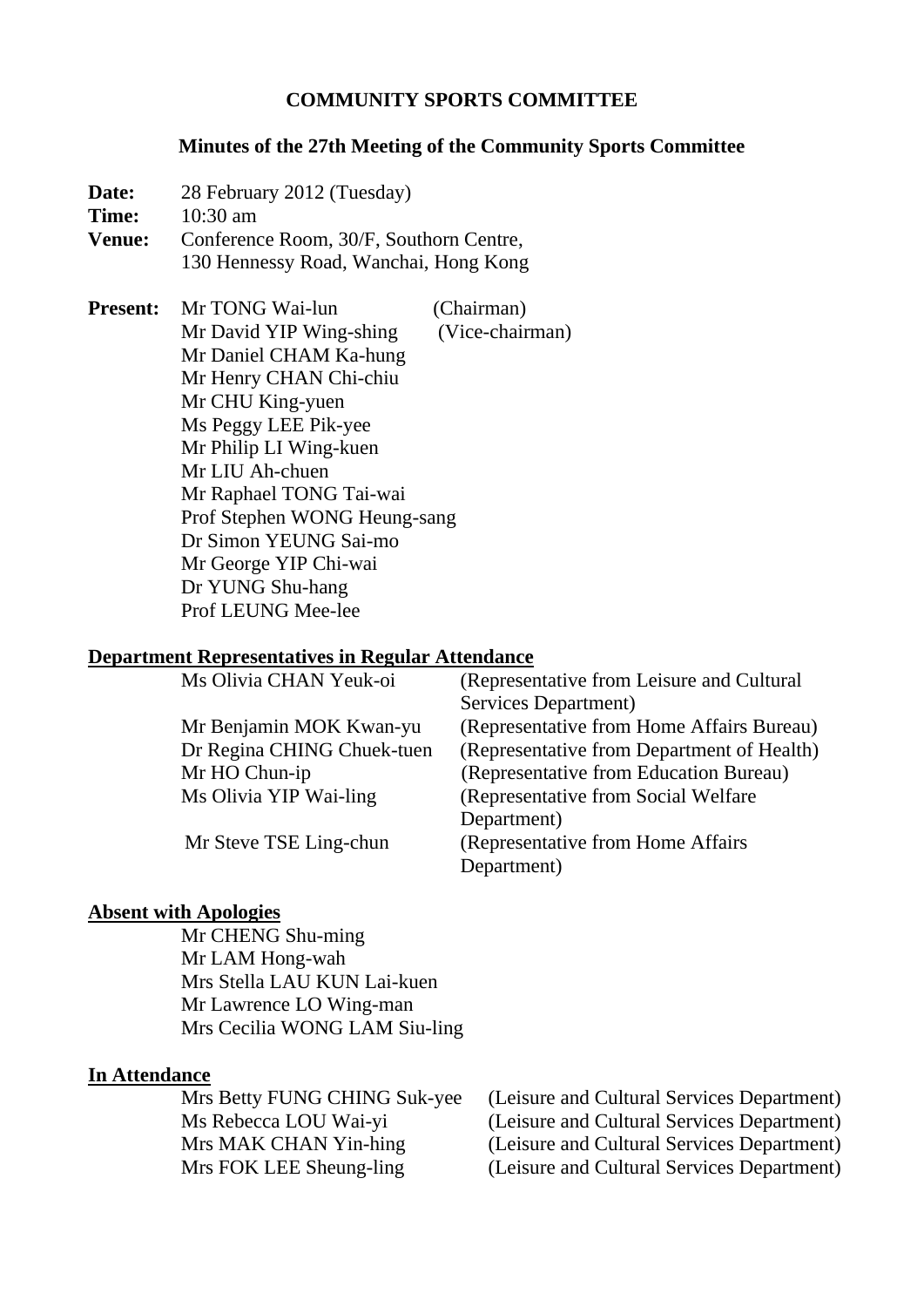Dr LO Wing-lok (Convenor of the Advisory Committee on the Healthy Exercise for All Campaign – Physical Fitness Test for the Community)

### **Secretary**

Mr Simon LIU Wai-shing (Leisure and Cultural Services Department)

### **Opening Remarks**

1 The Chairman welcomed all Members and representatives of various government departments to the first meeting of the current Community Sports Committee (CSC), and a new Member, Dr Patrick YUNG to the CSC. He was grateful to former Member, Dr LO Wing-lok for his contribution to the CSC in the past years. Dr LO Wing-lok would continue to serve as the Convenor of the Advisory Committee on the Healthy Exercise for All Campaign - Physical Fitness Test for the Community (the Advisory Committee) and lead the second Physical Fitness Test for the Community (the Physical Fitness Test). The Chairman hoped that all Members would actively voice their opinions and work hand in hand for the development of community sports. Besides, he welcomed Mrs Joan MAK and Mrs Doris FOK of the Leisure and Cultural Services Department (LCSD) and Mr Steve TSE of the Home Affairs Department (HAD) to the meeting.

## **Item 1: Confirmation of the Minutes of Last Meeting of the CSC**

2 The draft minutes of the 26th meeting had been emailed to Members for comment on 31 January by the Secretariat and hitherto proposed amendments from Mr Raphael TONG, and Dr Regina CHING of the Department of Health had been received. The amended minutes had been emailed to Members on 23 February. The Chairman asked Members to refer to the proposed amendments tabled at the meeting. As no further amendment was proposed at the meeting, the Chairman announced that the minutes of the 26th meeting were endorsed.

## **Item 2: Matters Arising**

# **(i) Report of the Advisory Committee on the Healthy Exercise for All Campaign – Physical Fitness Test for the Community**

3.1 The Chairman invited Dr LO Wing-lok, the Convenor of the Advisory Committee to report the latest work progress of the Physical Fitness Test.

3.2 Dr LO Wing-lok reported that the data collection work of the Physical Fitness Test had been completed at the beginning of the year. Sufficient samples had been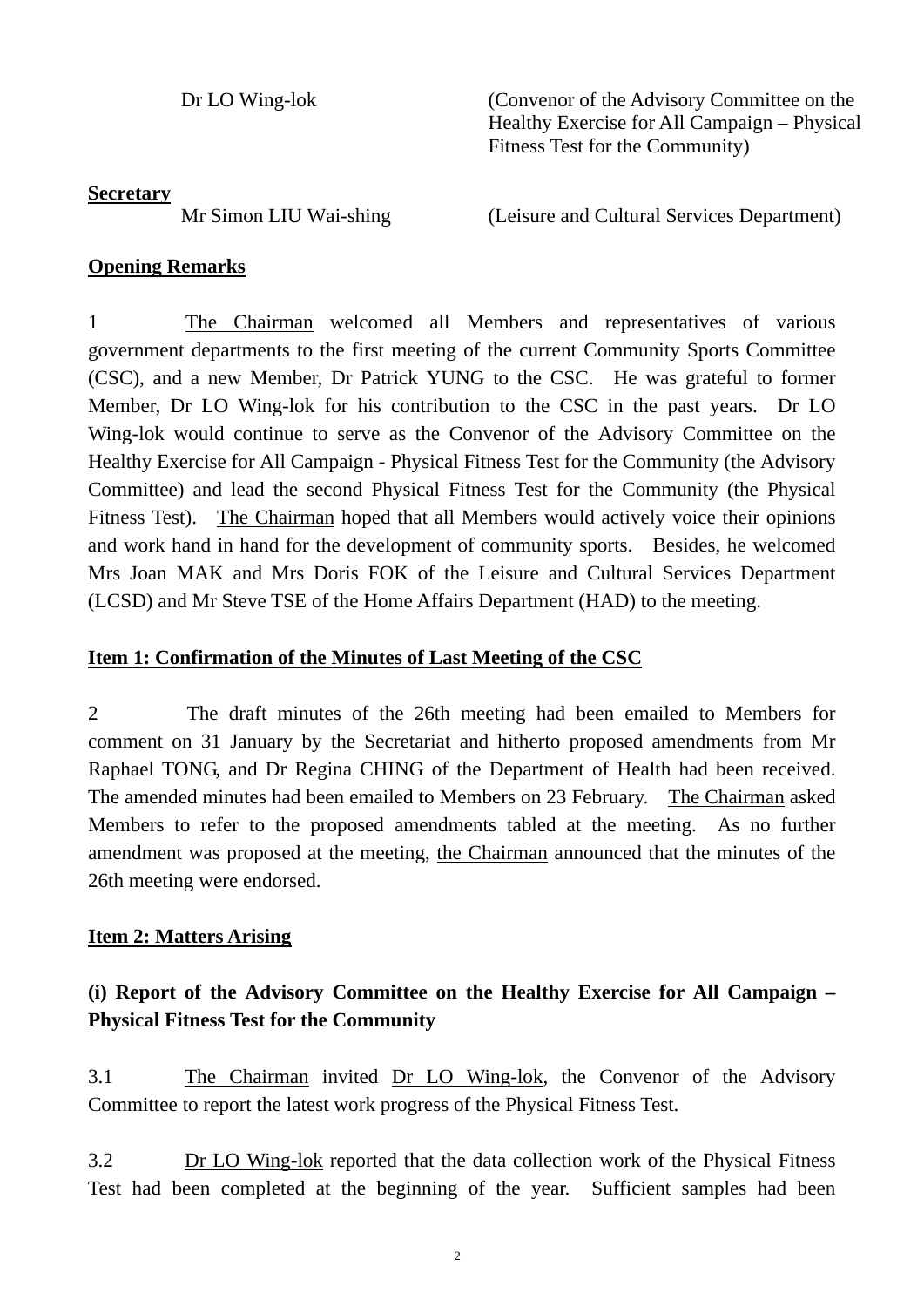collected for data analysis, including 584, 2 723, 2 517 and 2 354 successful samples from the infant group (aged 3 to 6), children group (aged 7 to 12), adolescent group (aged 13 to 19), and adult group (aged 20 to 59) cum senior group (aged 60 to 69) respectively, making a total of over 8 000 successful samples as targeted. Data were currently being analysed for discussion in future meeting of the Advisory Committee. It was expected that the preliminary findings of the Physical Fitness Test would be reported to the CSC in mid-2012.

3.3 Regarding Mr Philip LI's enquiry about the distribution of adult samples, Dr LO Wing-lok responded that samples had been collected by random selection covering different social strata. The data were thus representative of the physical fitness of the overall adult population in Hong Kong.

3.4 The Chairman thanked Dr LO Wing-lok for his report.

[Dr LO Wing-lok left the meeting after the report.]

# **(ii) Report on the Follow-up Action Plan on Study on Sport for All – the Participation Patterns of Hong Kong People in Physical Activities**

4.1 The Chairman invited Mr Simon LIU of the LCSD to report the latest progress of the Follow-up Action Plan.

4.2 Mr Simon LIU reported that the LCSD had trimmed the promotional video down to 1.5 minutes to facilitate the promotion of fitness walking and would broadcast it on RoadShow between February and May. Furthermore, the LCSD had also contacted the Secretariat of the Major Sports Events Committee regarding encouraging national sports associations (NSAs) to help play the promotional video on fitness walking during "M" Mark events. Besides, the LCSD had joined hands with the Hong Kong Amateur Athletic Association (HKAAA) to introduce an activity named "Jogging" held on a trial basis in Ma On Shan Sports Ground, Happy Valley Recreation Ground and Kowloon Tsai Sports Ground, with a view to arousing interest in jogging and distance running among members of the public. If the activity was well received, it might be introduced to other districts. Meanwhile, the LCSD had sent letters to all District Councils (DCs) inviting nomination of two district councillors for sports ambassadors of the new term to assist in the promotion of Sport for All in the community. To follow up on the recommendations of the Study completed in 2008, the CSC had set up the Task Force to Follow up on the Study Report on the Participation Patterns of Hong Kong People in Physical Activities (Task Force) in 2009 to discuss the findings of the Study and devise action plans. As the 5-year follow-up action plan in response to the findings of the Study had almost been completed, it was suggested that the Task Force should be dissolved. The LCSD would follow up the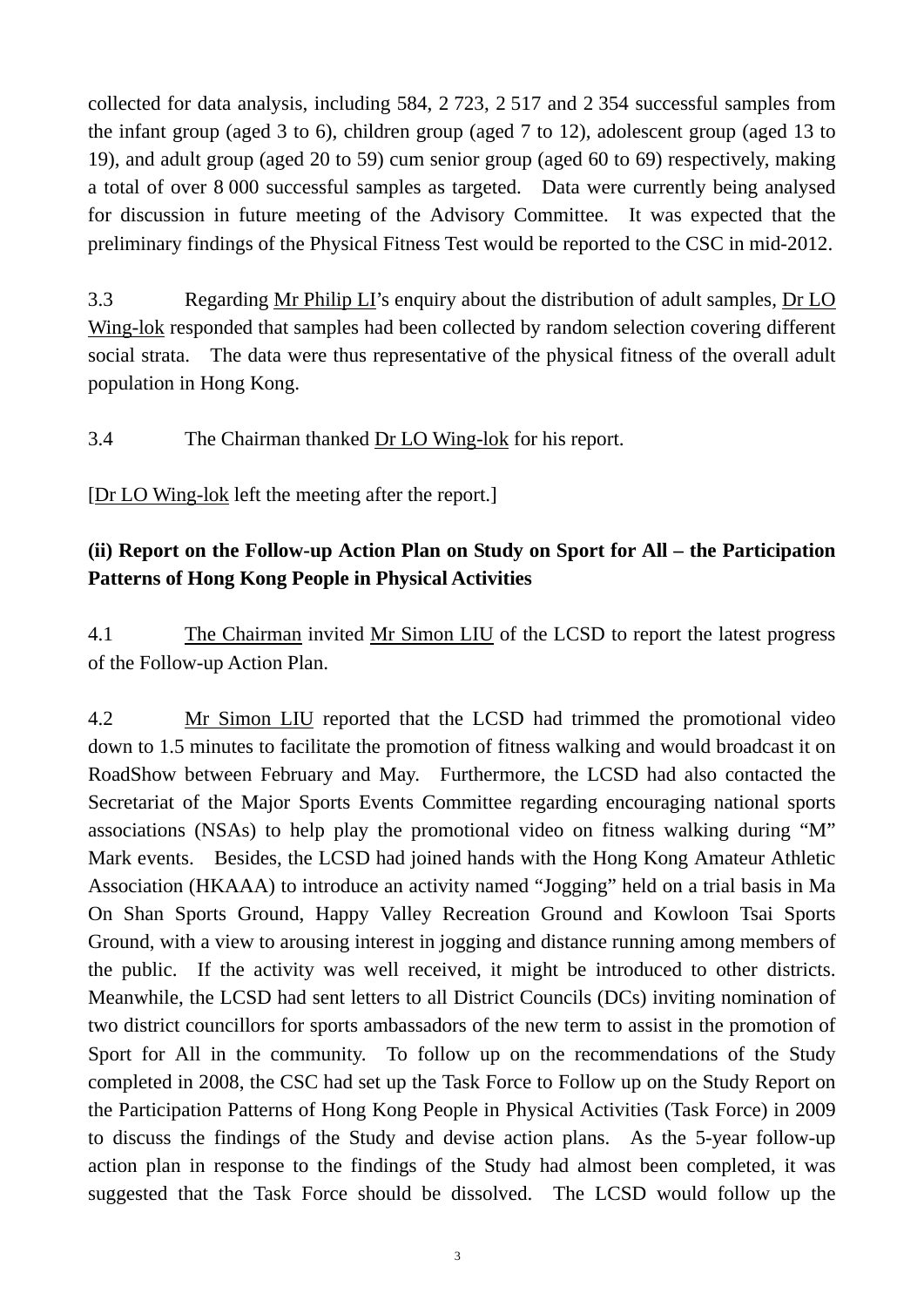remaining tasks and, as recommended by the Study, commence a second round of study in due course, with a view to collecting the latest data on participation in physical activities among members of the public for the continuous assessment of the effectiveness of Sport for All promotion.

4.3 Members' views on the follow-up action plan and responses from the LCSD were summarised as follows:

- (a) Mr George YIP asked whether broadcasting the promotional video on fitness walking in LCSD venues required any licence. Mr Simon LIU replied that since the video was produced by the Government and broadcast in Government venues, there was no need to apply for any licence from the Television and Entertainment Licensing Authority.
- (b) Mr Raphael TONG and Mr Daniel CHAM suggested studying the feasibility of installing large video walls outside sports venues subject to operating cost and estimated revenue, with a view to promoting programmes and broadcasting the activities held inside the venues to step up the dissemination of messages on recreation and sports programmes. Commercial advertisements could also be broadcast, the revenue so generated could be used for enhancing the facilities of that sports venue. Mr Philip LI suggested co-operating with some television brands for free installation of video walls in venues.
- (c) Ms Olivia CHAN of the LCSD responded that video walls had already been installed in the major venues of the LCSD at present for broadcasting promotional videos of the Government and the LCSD. The LCSD had also installed large video walls in Victoria Park and the Urban Council Centenary Garden. According to her experience in managing large video walls, the installation and operating costs as well as the cost of live broadcast were considerable while attracting commercial advertising was rather difficult, making the operation less cost-effective.
- (d) The Director of Leisure and Cultural Services (DLCS) pointed out that installing large video walls in sports venues required careful consideration of various factors, including cost-effectiveness, promotional effectiveness and attractiveness. The LCSD had to consider the suggestion thoroughly and in detail.
- (e) Mr CHU King-yuen said that some DCs had installed large video walls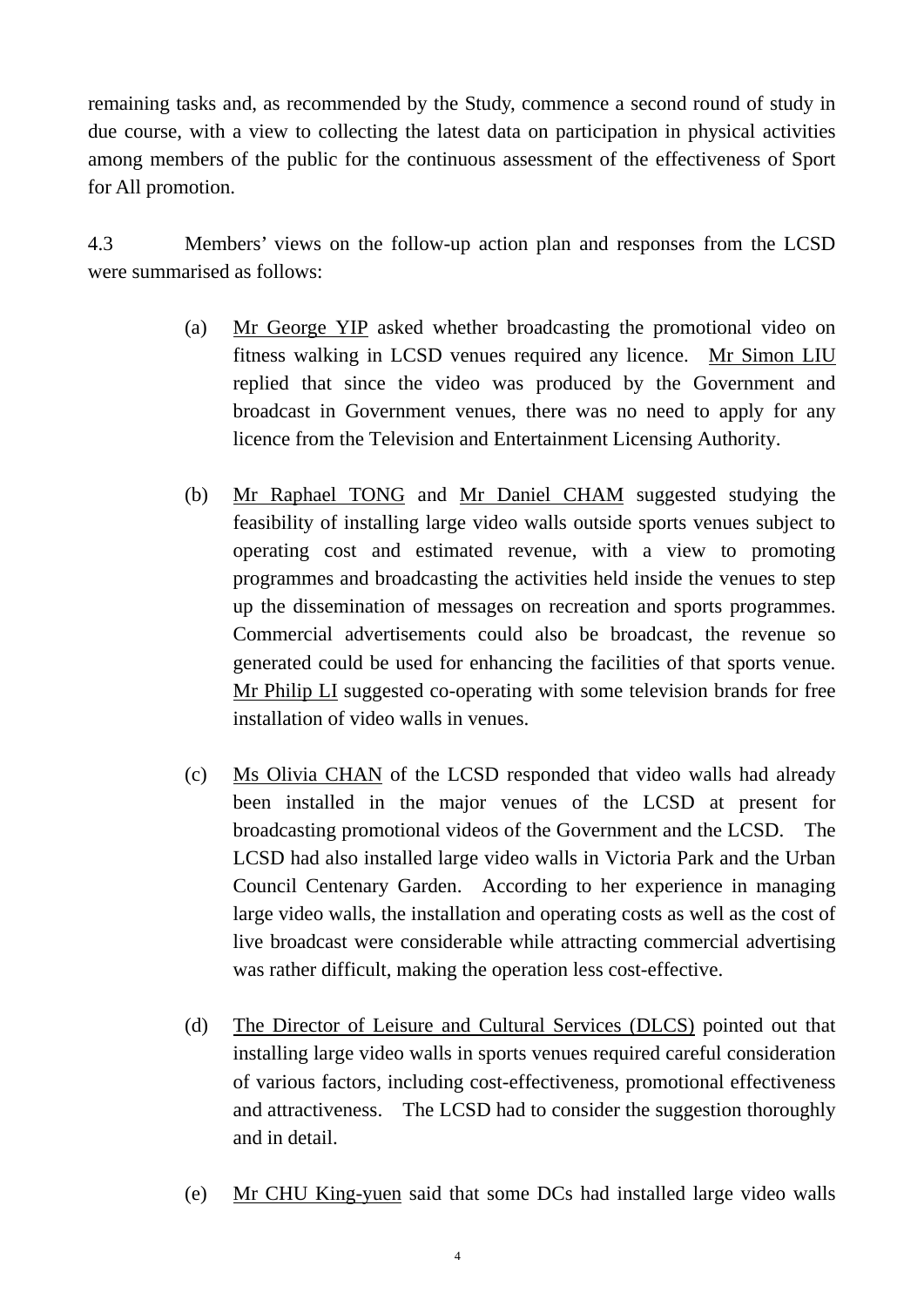through the District Minor Works programme. He suggested utilising existing facilities.

- (f) Mr Henry CHAN opined that installing small video walls inside indoor venues was more cost-effective.
- (g) Ms Peggy LEE thought that the lighting in Happy Valley Recreation Ground was weak. She suggested the LCSD should enhance the role of sports ambassadors. Besides, she wished to know more about the arrangements of the jogging activity reported by the Secretary.
- (h) Mr David YIP, the Vice-chairman said that he attended various activities organised by the LCSD and did exercise with some elderly people and students when he was a sports ambassador. As regards venue lighting, he pointed out that it had to be handled with care to avoid light pollution or complaints from residents nearby. The cost-effectiveness and management of the installation of large video walls also had to be dealt with carefully.
- (i) Mr Simon LIU replied that the jogging activities would be held from 4 to 6 pm on Saturdays in Happy Valley Recreation Ground and on Friday nights and Sunday mornings respectively in two other venues. Coaches from the HKAAA taught participants jogging skills. Besides, he would study further enhancing the role of sports ambassadors with leisure managers of all districts.

(Post-meeting note: The road section in Happy Valley Recreation Ground with weak lighting mentioned by Ms Peggy LEE was an ambulance lane of the Racecourse which was outside the purview of Happy Valley Recreation Ground.)

### **(iii) Report on School Sports Programme Coordinator Pilot Scheme**

5.1 The Chairman invited Mrs Joan MAK of the LCSD to report the latest progress of the Pilot Scheme.

5.2 Mrs Joan MAK reported that the LCSD, having made reference to the views given by Members in the previous meeting, had refined the implementation details of the Pilot Scheme and introduced the Pilot Scheme to the Sports Commission on 6 February where it received general support from the members. To reflect more precisely the content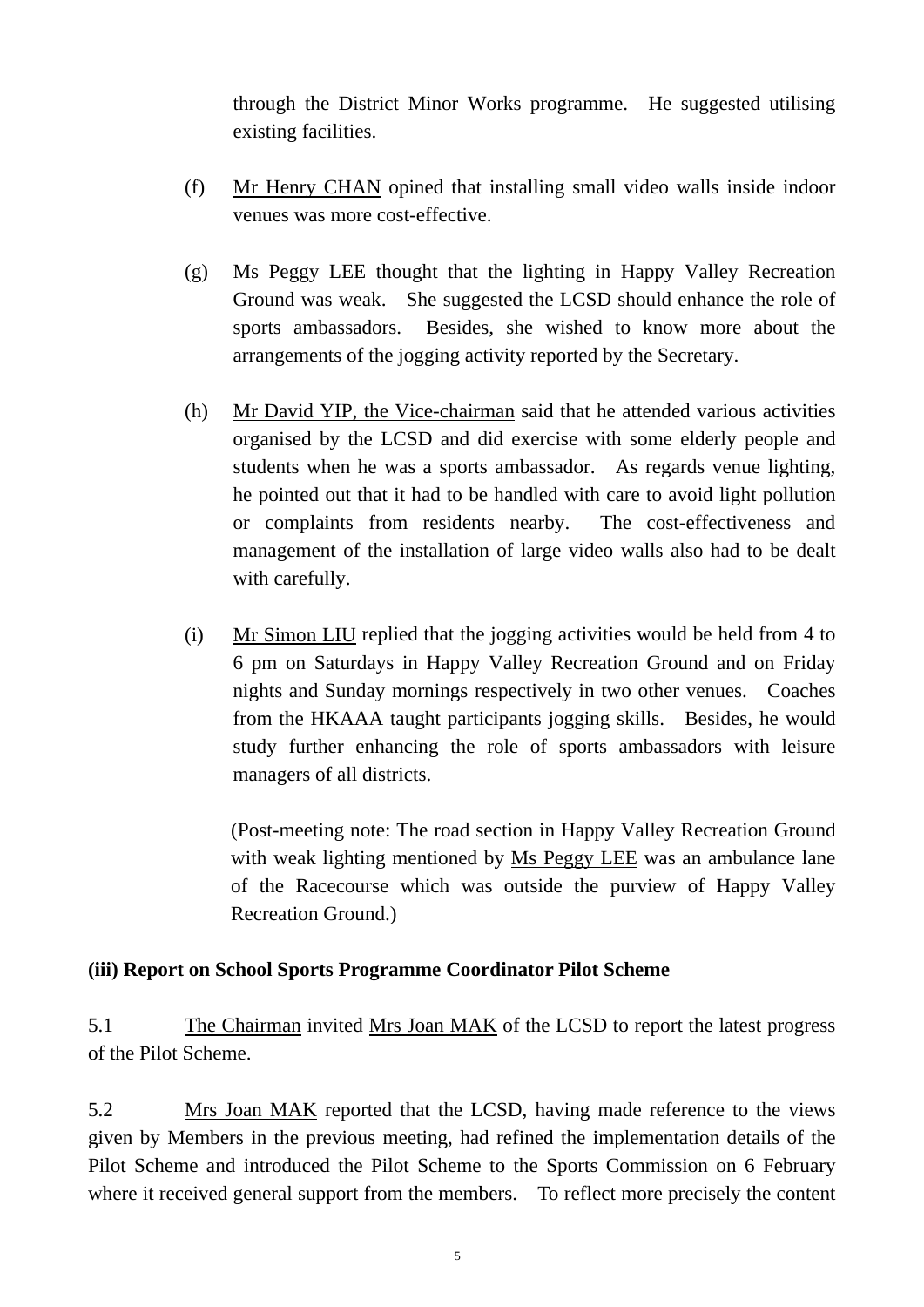of the Pilot Scheme and the job nature of the coordinators, the Pilot Scheme had been renamed as the School Sports Programme Coordinator Pilot Scheme. The briefing for schools on the content and implementation details of the Scheme would be held in late March. The refined Pilot Scheme would provide participating schools and athletes with higher flexibility to meet their needs. Regarding the use of funding, the salary of the School Sports Programme Coordinators (SSPCs) in the first year would be set at \$15,000. Provided that the allocation for the year remained unchanged, schools might adjust the salary of the SSPCs in the following year and renew their contracts every year. The Hong Kong Sports Institute (HKSI) would provide participating athletes with on-the-job study allowance and encourage schools to provide the SSPCs with resources for attaining relevant academic qualifications. The SSPCs who completed their contracts successfully would receive a testimonial and a certificate from the relevant schools and co-organisers. Schools might submit a proposal for a period of a maximum of 3 years. Unspent funding of the first year could be carried forward to the following year to give schools more flexibility in organising activities. As regards assessment and monitoring, the co-organisers would form an assessment panel to select suitable schools to participate in the Pilot Scheme according to a set marking scheme which would be given to applying schools for reference. Co-organisers would monitor the implementation of the Pilot Scheme by making periodic visits in order to understand the actual working situation of the SSPCs and provide suggestions and support. Participating schools would be required to submit programme reports and annual returns regularly for reviewing the implementation progress of the Pilot Scheme.

5.3 The Chairman said that the Sports Commission was very supportive of the Pilot Scheme. To follow up on the implementation of the Pilot Scheme and intensify the scope of the School Sports Programme, he suggested the current CSC should retain the Student Sports Activities Co-ordinating Sub-Committee (SSACS) and invited Mr LIU Ah-chuen and Mrs Stella LAU to continue to serve as its Convenor and Vice-convenor respectively. He asked Members interested in joining the SSACS to complete and return reply slips to the Secretariat after the meeting.

5.4 Members' views on the Pilot Scheme and responses from the LCSD were summarised as follows:

> (a) Professor LEUNG Mee-lee opined that a sound monitoring mechanism would facilitate the smooth implementation of the Pilot Scheme. She cited a monitoring system put in place by the Sports Federation & Olympic Committee of Hong Kong, China (SF&OC) for its Sports Legacy Pilot Scheme. Besides, she said that according to the experience of the SF&OC, every major sporting event would be followed by peak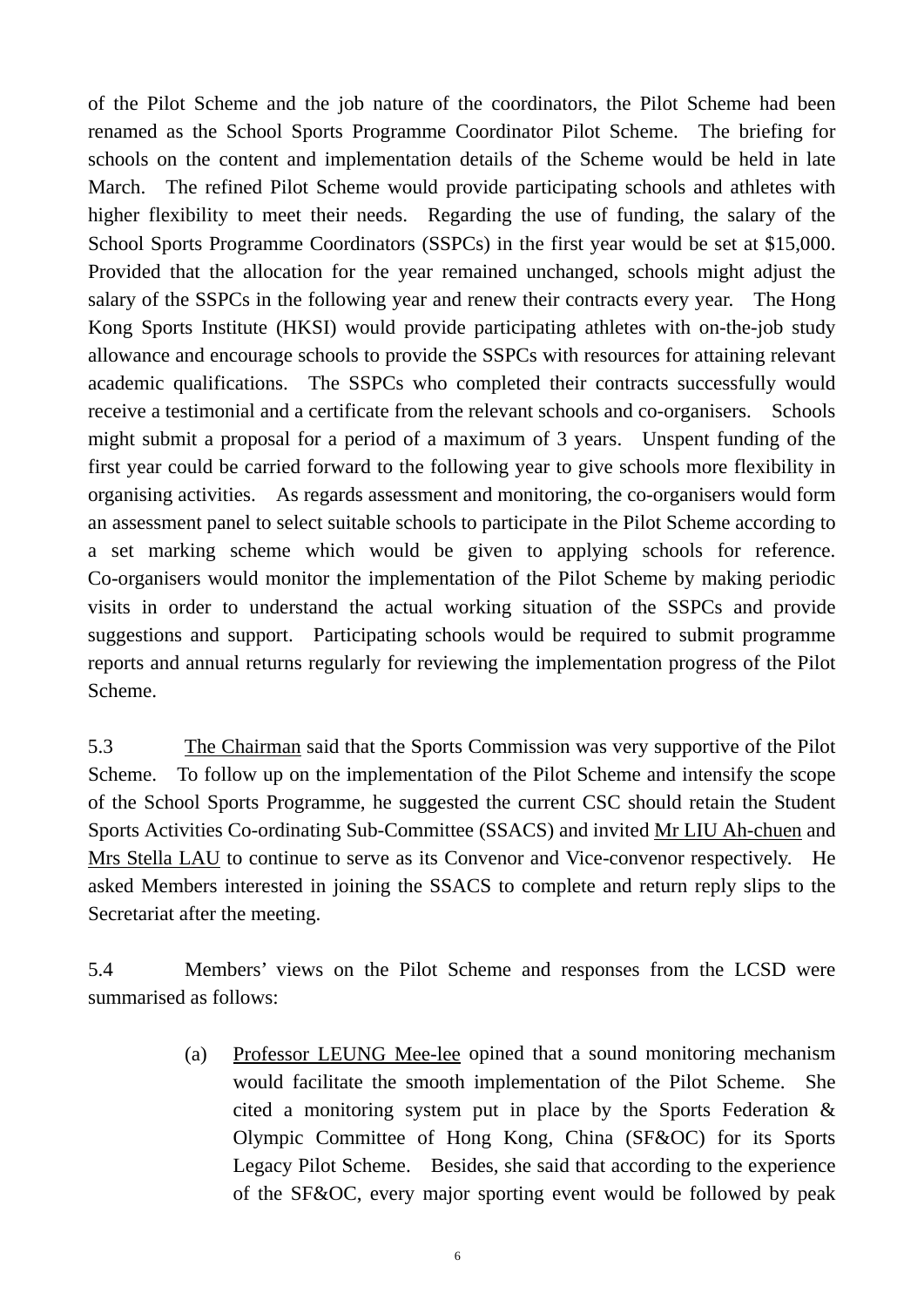retirement of athletes. Believing that many athletes would retire after the 2012 Olympics and the 2014 Asian Games, she suggested that an interim review be conducted for the Pilot Scheme after its first year of implementation in order to refine its content and meet the actual needs of retired athletes.

(b) Ms Olivia CHAN of the LCSD said that a working group comprising representatives from the Home Affairs Bureau, the LCSD, the Education Bureau (EDB) and the HKSI would monitor the implementation of the Pilot Scheme, review its effectiveness regularly and make appropriate adjustments. The working group would also regularly report to the SSACS on the implementation of the Pilot Scheme and subsequently report to the CSC. The working group would invite the Convenor and Vice-convenor of the SSACS to sit on the assessment panel as observers to advise on the assessment work.

(Post-meeting note: Since the school served by Mr LIU Ah-chuen would apply to participate in the Pilot Scheme, it would be inappropriate for him to join the assessment panel as an observer. After deliberation, the working group invited Mr CHU King-yuen, a Member of the CSC, to serve as an observer on the assessment panel.)

- (c) Mr LIU Ah-chuen believed that schools already had in place a good monitoring system. To ensure smooth implementation of the Pilot Scheme, he suggested that the monitoring of the Pilot Scheme and the requirements governing the submission of activity reports and annual statements of accounts be clearly explained to schools at the briefing session to be held in March 2012. Moreover, he agreed that the SSACS and the assessment panel should work closely together to enhance the assessment and monitoring mechanisms of the Pilot Scheme.
- (d) Dr Simon YEUNG said that the direction of the Pilot Scheme should be made clear to athletes. He also suggested that schools arrange experienced teachers to help SSPCs perform their duties under the Pilot Scheme.
- (e) Mr HO Chun-ip of the EDB was pleased to learn about the Sports Legacy Pilot Scheme as an additional channel of support for retired athletes. As the two pilot schemes were similar in nature and were both targeted at retired athletes, he proposed that consideration be given to comparing the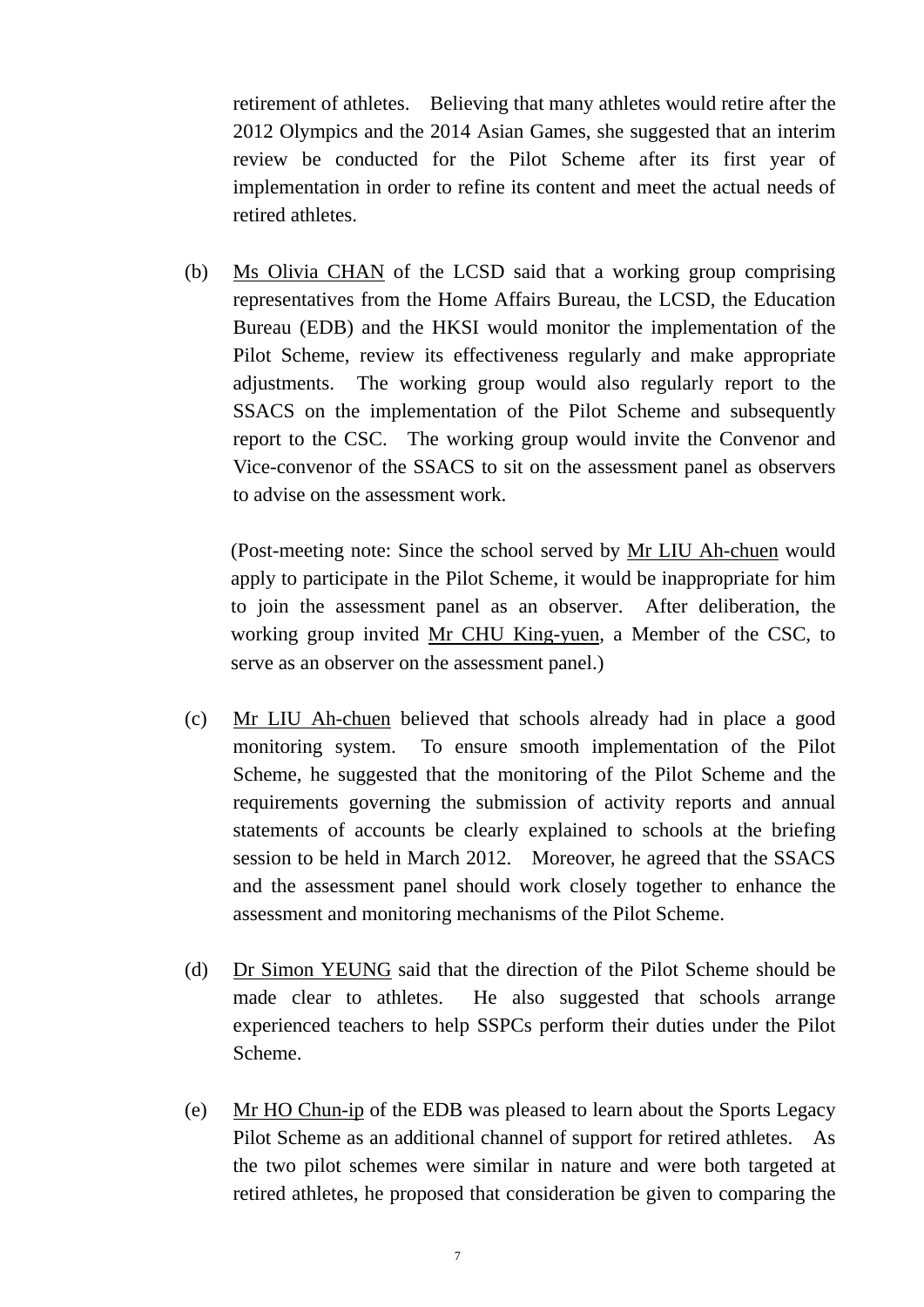effectiveness and benefits of the schemes when the School Sports Programme Coordinator Pilot Scheme was due for review, so as to refine its future direction.

(f) Mr George YIP asked whether schools could use subvention earmarked for programme expenses to adjust the salary of SSPCs in the second year of the Pilot Scheme. Mrs Joan MAK replied that whilst the monthly salary of SSPCs would be fixed across the board at \$15,000 in the first year of the Pilot Scheme, schools could adjust the salary in the second and third years by using the subvention, provided that the annual amount of subvention remained unchanged.

# **Item 3: Formation of the 4th Hong Kong Games Organising Committee (CSC Paper 1/12)**

6.1 The Chairman invited Ms Rebecca LOU of the LCSD to introduce the CSC Paper 1/12.

6.2 Ms Rebecca LOU introduced the content of CSC Paper 1/12. She invited the CSC to nominate two of its Members to serve on the 4th Hong Kong Games (HKG) Organising Committee (OC).

6.3 The Chairman thanked the Secretary for Home Affairs for appointing him as Chairman of the 4th HKGOC. He also thanked Mr CHAU How-chen for agreeing to serve as Executive Adviser of the 4th HKG to advise on its planning and preparatory work. He hoped that the 4th HKG would be a continued success with the support of Mr David YIP, the Vice-Chairman and other Members. He invited Members to nominate two representatives to be members of the 4th HKGOC, noting that Mr CHENG Shu-ming and Mr FUNG Kwong-chung had served on the 3rd HKGOC as representatives of the CSC.

6.4 Mr David YIP, the Vice-Chairman proposed re-nominating Mr CHENG Shu-ming, who was conversant with the operation of the HKG, and nominating Mr CHU King-yuen, who was well experienced in student sports, to be members of the 4th HKGOC. The Chairman thanked Mr David YIP, the Vice-Chairman for his nominations and Mr CHU for his acceptance of the invitation. The Secretariat would contact Mr CHENG later to invite him to join the 4th HKGOC.

(Post-meeting note: Mr CHENG accepted the invitation to serve on the 4th HKGOC as a representative of the CSC.)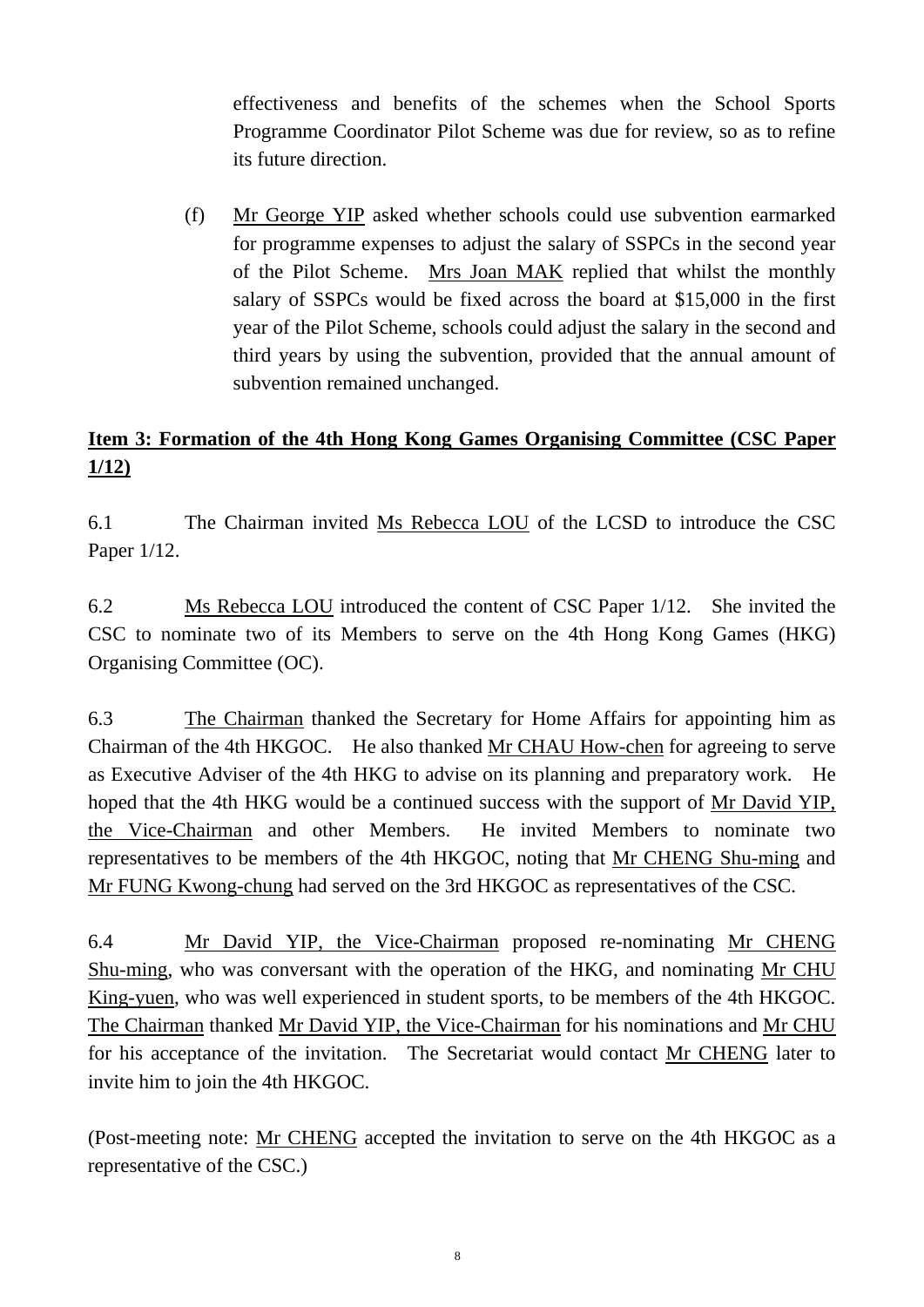6.5 Mr George YIP, who was Chairman of the Hong Kong DanceSport Association, said that dancesport was currently developing very well in districts with an increasing number of participants. He hoped that consideration could be given to including dancesport in the 4th HKG.

6.6 Mr Raphael TONG wished to know the direction of the 4th HKG and asked if the number of competition events or participants would be increased. Ms Olivia CHAN of the LCSD said that the soon-to-be-established 4th HKGOC would discuss the arrangements for the 4th HKG in detail at its first meeting scheduled for mid-March 2012 and subsequently report to the CSC on the progress of its work.

6.7 Mr Daniel CHAM proposed making the cheering team competition an official HKG event. If it was not possible, on resource grounds, to include other competition events, he suggested organising demonstration competitions to promote such sports.

6.8 The Chairman thanked Members for their comments and suggestions, which would be referred to the 4th HKGOC for detailed consideration.

## **Item 4: Proposal on Sport For All Day 2012 (CSC Paper 2/12)**

7.1 The Chairman invited Mr Simon LIU of the LCSD to introduce the CSC Paper  $2/12.$ 

7.2 Mr Simon LIU introduced the content of CSC Paper 2/12. Members' views on the paper and responses from the LCSD were summarised as follows:

- (a) Dr Simon YEUNG said that in addition to spreading the Olympic spirit, the Sport For All Day should continue to serve the purpose of promoting the importance and benefits of regular participation in sport among the public and encouraging them to cultivate a habit of daily exercise.
- (b) Mr Henry CHAN proposed that district leisure services offices of the LCSD discuss with the HAD the possibility of using additional resources available under the HAD's Summer Youth Programme to organise various recreation and sports activities on the Sport For All Day so as to enhance public participation. Besides, he suggested reserving a small number of enrolment quotas for on-site applications and inviting NSAs to arrange instructors to give demonstrations and instruction.
- (c) Ms Olivia CHAN of the LCSD replied that although the Sport For All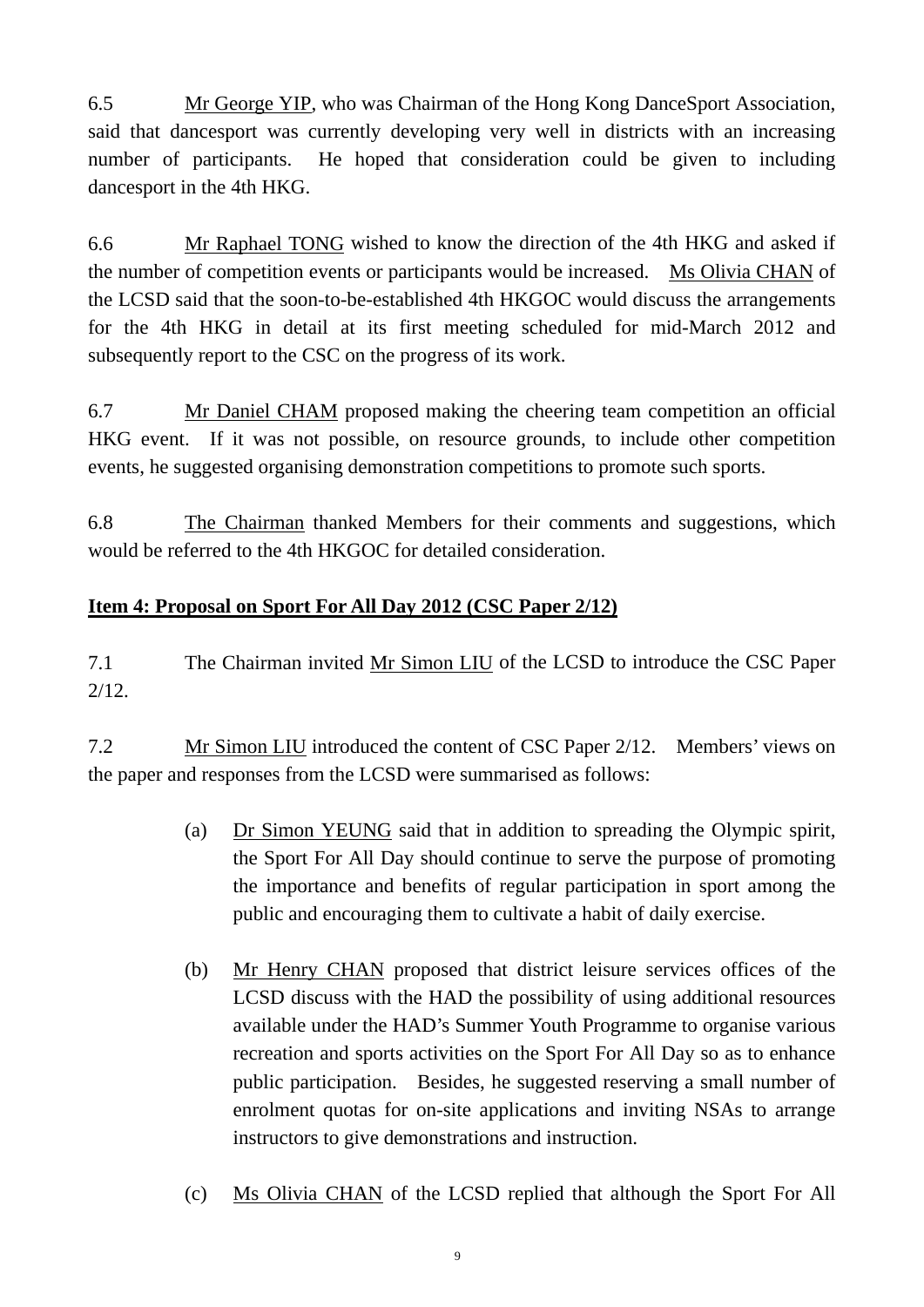Day 2012 would be themed upon the Olympics to tie in with the Year of the Olympics, the LCSD would continue to drive home the message of regular exercise and encourage the public to engage in physical activity of moderate intensity or above for an accumulation of at least 30 minutes every day. In the light of the experience of the previous two years, the LCSD brought forward the consultation with the CSC on the arrangements for the Sport For All Day 2012, hoping to take Member's views into account, start the preparatory work as soon as practicable and encourage local stakeholders to support the event by organising various activities or opening up venues and facilities on the event day. Furthermore, the LCSD would reserve a number of enrolment quotas for on-site applications on the event day.

### **Item 5: Public Swimming Pool Monthly Ticket Scheme (CSC Paper 3/12)**

8.1 The Chairman invited Mrs Doris FOK of the LCSD to introduce the content of CSC Paper 3/12 by PowerPoint and asked Members to refer to the PowerPoint slides tabled at the meeting.

8.2 Mrs Doris FOK introduced the content of CSC Paper 3/12. Members' views on the paper and responses from the LCSD were summarised as follows:

- (a) Mr Daniel CHAM was in favour of the early introduction of the Monthly Ticket Scheme. He regarded the pricing of the monthly ticket at \$300 as reasonable and advised against setting the price too low for fear that some popular swimming pools would frequently reach maximum capacity. He suggested that, depending on the effectiveness of the Monthly Ticket Scheme, the LCSD consider introducing a season ticket scheme for public swimming pools and a monthly or season ticket scheme for fitness rooms. Given that currently admission fees for public swimming pools in the urban area and the New Territories were different, he also proposed that, with the introduction of the Monthly Ticket Scheme, the LCSD should consider gradually aligning fees for public sports facilities across the territory.
- (b) Mr CHU King-yuen strongly supported the Monthly Ticket Scheme. He suggested that the LCSD introduce the Scheme during non-peak months first and evaluate its effectiveness before considering extending it to peak months.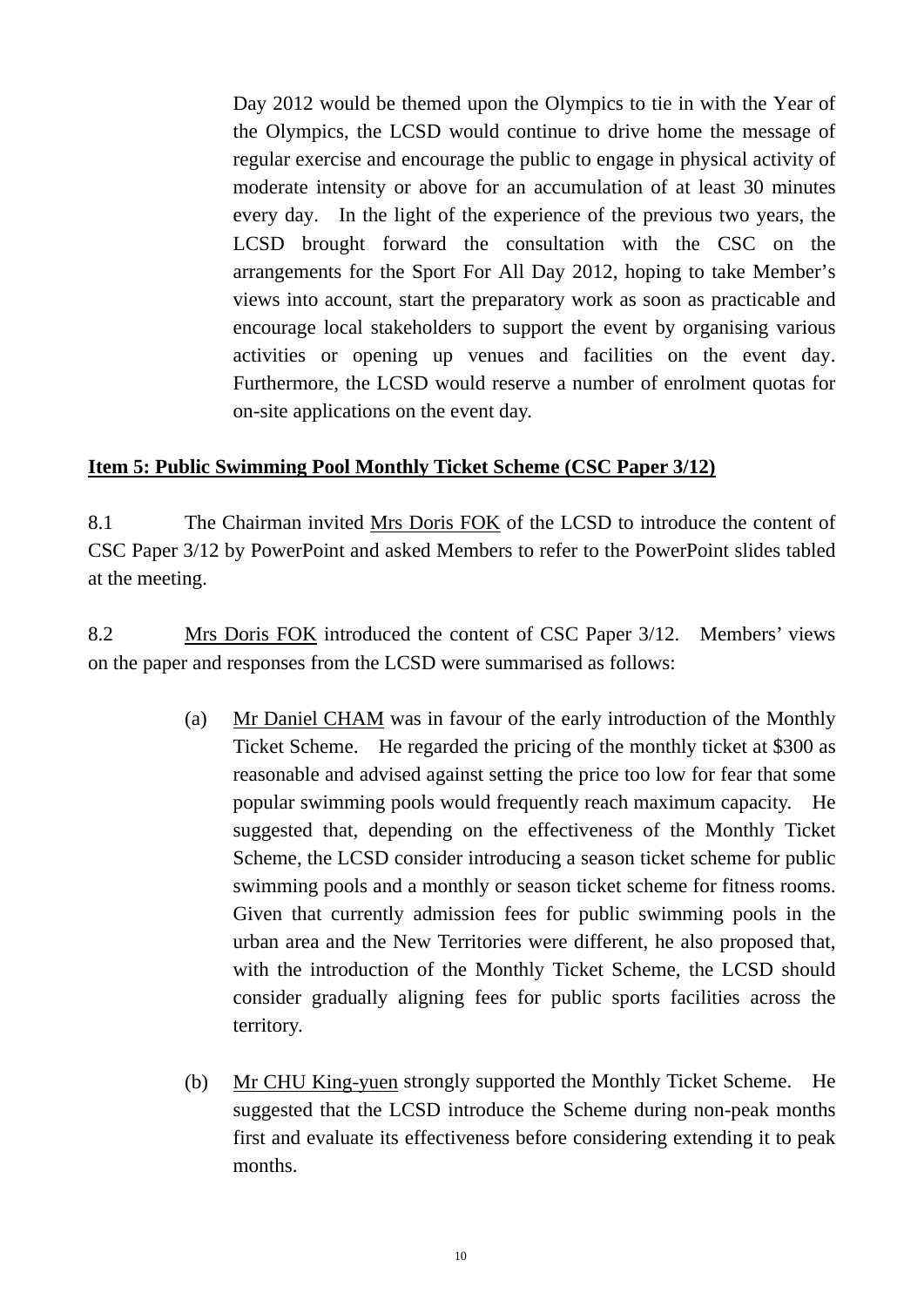- (c) Mr LIU Ah-chuen said that the month of July was within the peak swimming season and that detailed consideration should be given to the admission arrangements for monthly ticket holders and to the arrangements for swimming pools reaching maximum capacity. To avoid confusion, he considered that the Monthly Ticket Scheme should be introduced during non-peak months first.
- (d) DLCS said that the alignment of fees for public sports facilities and services in the urban area and the New Territories had already been listed as a new initiative in the Policy Agenda of the 2011-12 Policy Address. Since the LCSD had more than 1 000 fee items for recreation and sports facilities and activities, a review of such fees was a highly complex process involving consideration of various factors. Currently the LCSD was actively undertaking the review, hoping to achieve a gradual alignment of fees for public sports facilities in the urban area and the New Territories. Regarding the Monthly Ticket Scheme, its objectives were to ease the financial burden on regular swimmers and to promote swimming among the public. Currently the most important task was to introduce the Scheme as soon as possible. Recommendations for improvement could be studied after the Scheme was introduced and its effectiveness assessed. The LCSD, according to its preliminary estimate of selling more than 10 000 monthly tickets every year, believed that public swimming pools had adequate capacity to cope with the increase in usage brought about by the Scheme. In any case, the LCSD would have in place contingency measures to ensure the normal operation of public swimming pools. Mrs Doris FOK added that the LCSD currently operated a monthly ticket scheme for its fitness rooms as a means of encouraging public use.
- (e) Mr Philip LI proposed that it be clearly stated in a disclaimer that the admission of monthly ticket holders to public swimming pools would be subject to pool attendance.
- (f) Mr George YIP suggested using previous attendance figures to assess whether public swimming pools had the capacity to meet the increase in usage generated by the Monthly Ticket Scheme.
- (g) Mr Raphael TONG said that swimming was a popular sport and that he was strongly in support of the introduction of the Monthly Ticket Scheme. He further recommended allowing free use of swimming pool facilities by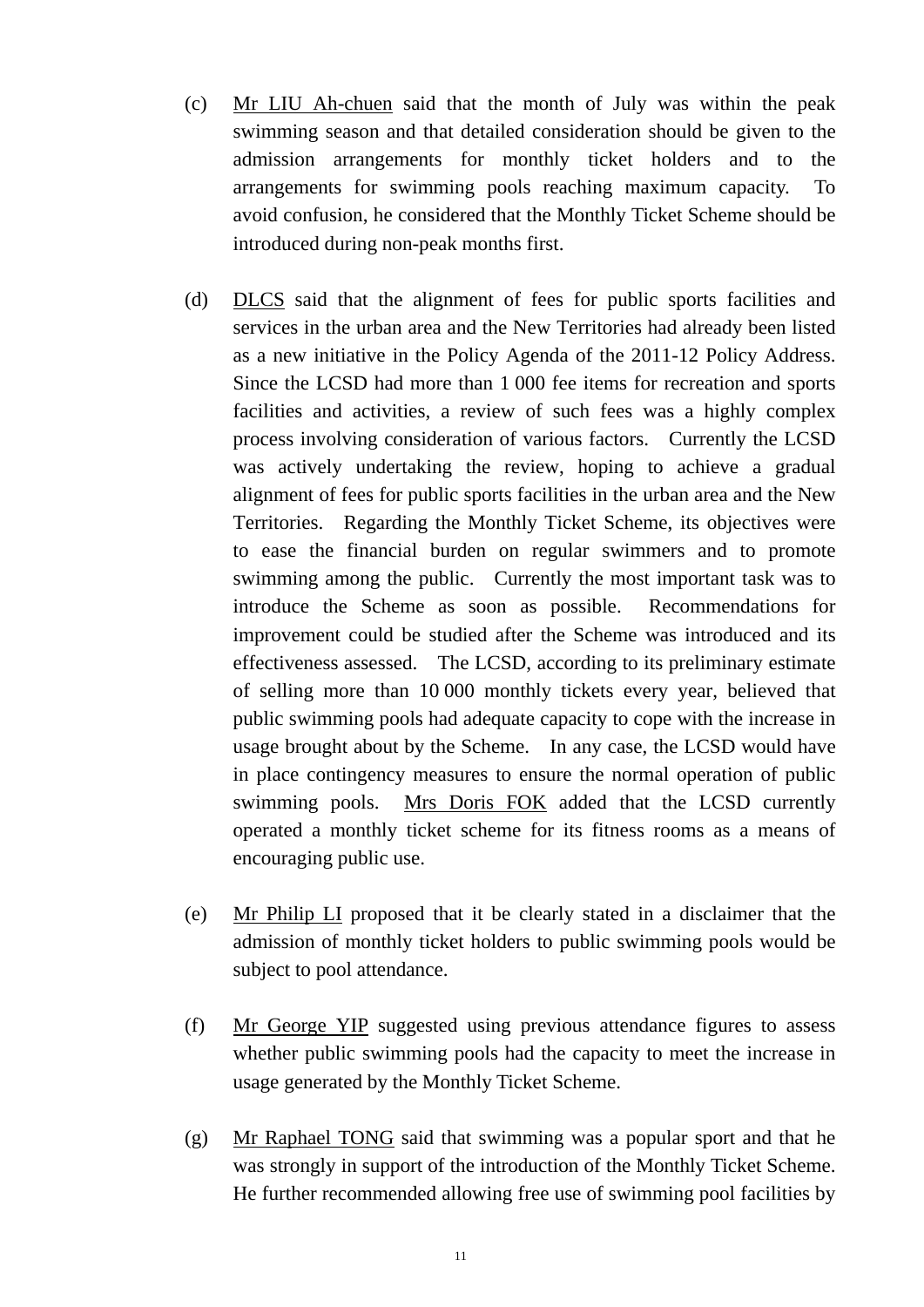the elderly and the underprivileged to alleviate their financial burden, as well as introducing non-peak monthly tickets for students. To prevent abuse of the monthly tickets, he suggested that each ticket bear a photograph of its holder and state clearly the admission arrangements for monthly ticket holders and the arrangements for swimming pools reaching maximum capacity.

- (h) Mr David YIP, the Vice-Chairman advised caution in relation to the proposal for free use of swimming pool facilities by the elderly and the underprivileged, for reasons of ensuring proper use of public money and avoiding social conflict caused by the labelling of the underprivileged.
- (i) Professor LEUNG Mee-lee shared her experience in swimming pool management with other Members. To prevent abuse of the monthly tickets, she suggested giving careful consideration to every detail of the ticket design. Besides, she was worried about the risk of confusion arising from the introduction of the Monthly Ticket Scheme during peak months and the peak season.
- (j) DLCS said that the introduction of the Monthly Ticket Scheme would help relieve the financial burden on the needy as senior citizens aged 60 or above and people with disabilities would be able to purchase the monthly tickets at half price. To prevent abuse, the monthly ticket would be designed to show the name of its holder. Later, smart card admission systems would be installed and the ticket would bear a photograph of its holder. Regarding the usage of public swimming pools, she said that only 0.6% of the total number of swimming pool sessions had reached maximum capacity in 2011. She believed that public swimming pools had adequate capacity to accommodate the increase in usage resulting from the Monthly Ticket Scheme and that the admission arrangements for monthly ticket holders would be clearly stated in the conditions of use. Mrs Doris FOK added that the LCSD was concerned about the admission arrangements for monthly ticket holders and the possible abuse of the tickets. At the early stage of the Scheme, additional staff would be deployed at entrances to public swimming pools to check the names and expiry dates on the monthly tickets. At the second stage, the LCSD planned to install smart card admission systems at the pool entrances to verify the names and photographs of monthly ticket holders so as to expedite their admission to the pools.